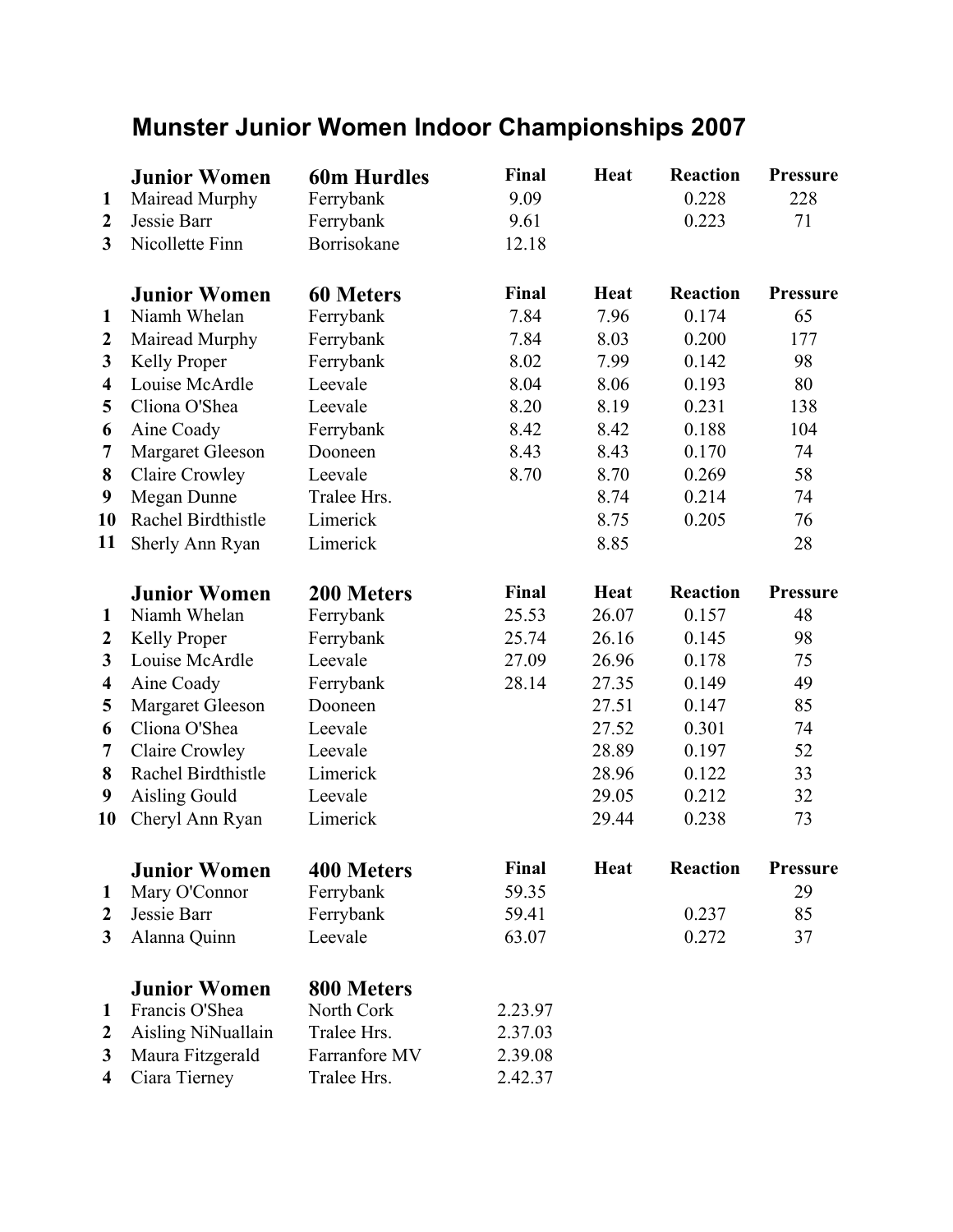|                         | <b>Junior Women</b>    | 1500 Meters        |                |
|-------------------------|------------------------|--------------------|----------------|
| 1                       | Mary O'Connor          | Ferrybank          | 4.58.07        |
| $\boldsymbol{2}$        | Alby Carragher         | Nenagh Ol          | 5.14.14        |
| 3                       | Maura Fitzgerald       | Farranfore MV      | 5.34.00        |
|                         | <b>Junior Women</b>    | <b>3000 Meters</b> |                |
| 1                       | Alvy Carragher         | Nenagh Ol          | 11.05.40       |
| $\boldsymbol{2}$        | Maura Fitzgerald       | Farranfore MV      | 11.53.42       |
|                         | <b>Junior Women</b>    | 3000m Walk         |                |
| 1                       | Sorcha Prendeville     | Lios Tuathail      | 16.05.19       |
| $\boldsymbol{2}$        | Sinead Prendeville     | Lios Tuathail      | 16.06.64       |
| 3                       | A Prendeville          | Estuary            | 18.11.81       |
| $\overline{\mathbf{4}}$ | Alison Doyle           | F/McSweeney        | 20.05.91       |
|                         | <b>Junior Women</b>    | <b>High Jump</b>   |                |
| 1                       | Laura 'Reilly          | An Riocht          | 1.53           |
| $\boldsymbol{2}$        | Roisin Howard          | G/Fermoy           | 1.50           |
| $\overline{\mathbf{3}}$ | Amanda Nevin           | Borrisokane        | 1.50           |
| $\overline{\mathbf{4}}$ | Lisa Kelly             | Borrisokane        | 1.45           |
| 5                       | Maura Halpin           | An Riocht          | 1.35           |
|                         | <b>Junior Women</b>    | <b>Pole Vault</b>  |                |
| $\mathbf{1}$            | Emma Dunne             | W/Waterford        | 2.40           |
| $\mathbf{2}$            | <b>Aisling Fennell</b> | W/Waterford        | 2.20           |
| $\overline{\mathbf{3}}$ | Lisa Kelly             | Borrisokane        | 2.20           |
|                         | <b>Junior Women</b>    | Long Jump          |                |
| 1                       | <b>Kelly Proper</b>    | Ferrybank          | <b>5.81CBP</b> |
| $\mathbf{2}$            | Mairead Murphy         | Ferrybank          | 5.34           |
| 3                       | Roisin Howard          | G/Fermoy           | 5.06           |
| $\overline{\mathbf{4}}$ | Nicola Power           | Ferrybank          | 4.97           |
| 5                       | <b>Sinead Donnelly</b> | Ferrybank          | 4.92           |
| 6                       | Amanda Nevin           | Borrisokane        | 4.69           |
| 7                       | Olivia Hogan           | Borrisokane        | 4.35           |
| 8                       | Lisa Kelly             | Borrisokane        | 4.29           |